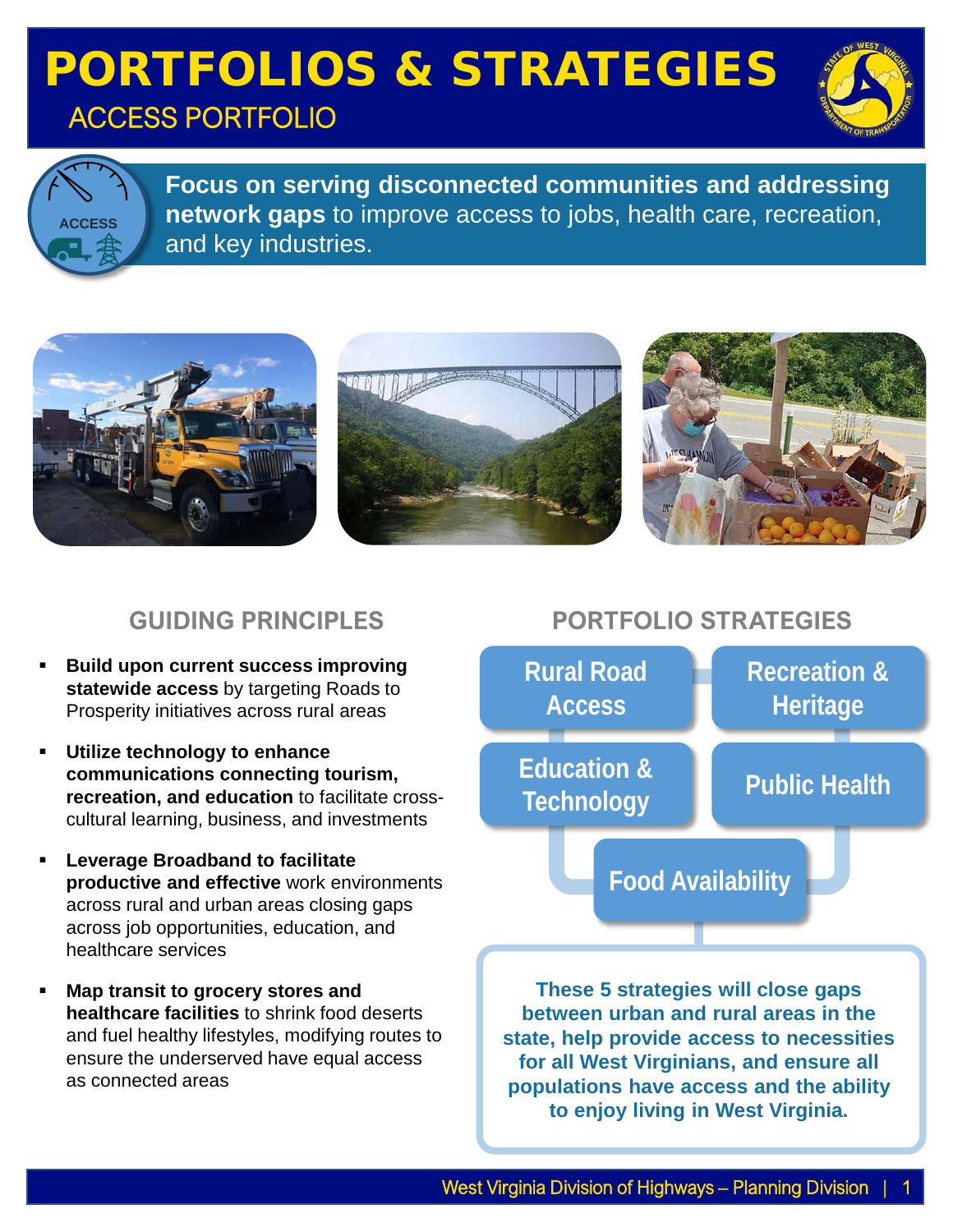### ACCESS STRATEGIES





**Ensure rural roads are accessible, reliable, and adequately maintained** to provide vital links across developed as well as rural parts of the state for all residents and visitors.



- WV511 and WVDOT's Social Media Platforms inform travelers of route changes due to detours and special events
- Mapping motorcycle touring routes promotes rural tourism

**rural access, and travel condition information through new Broadband connections and improved wayfinding**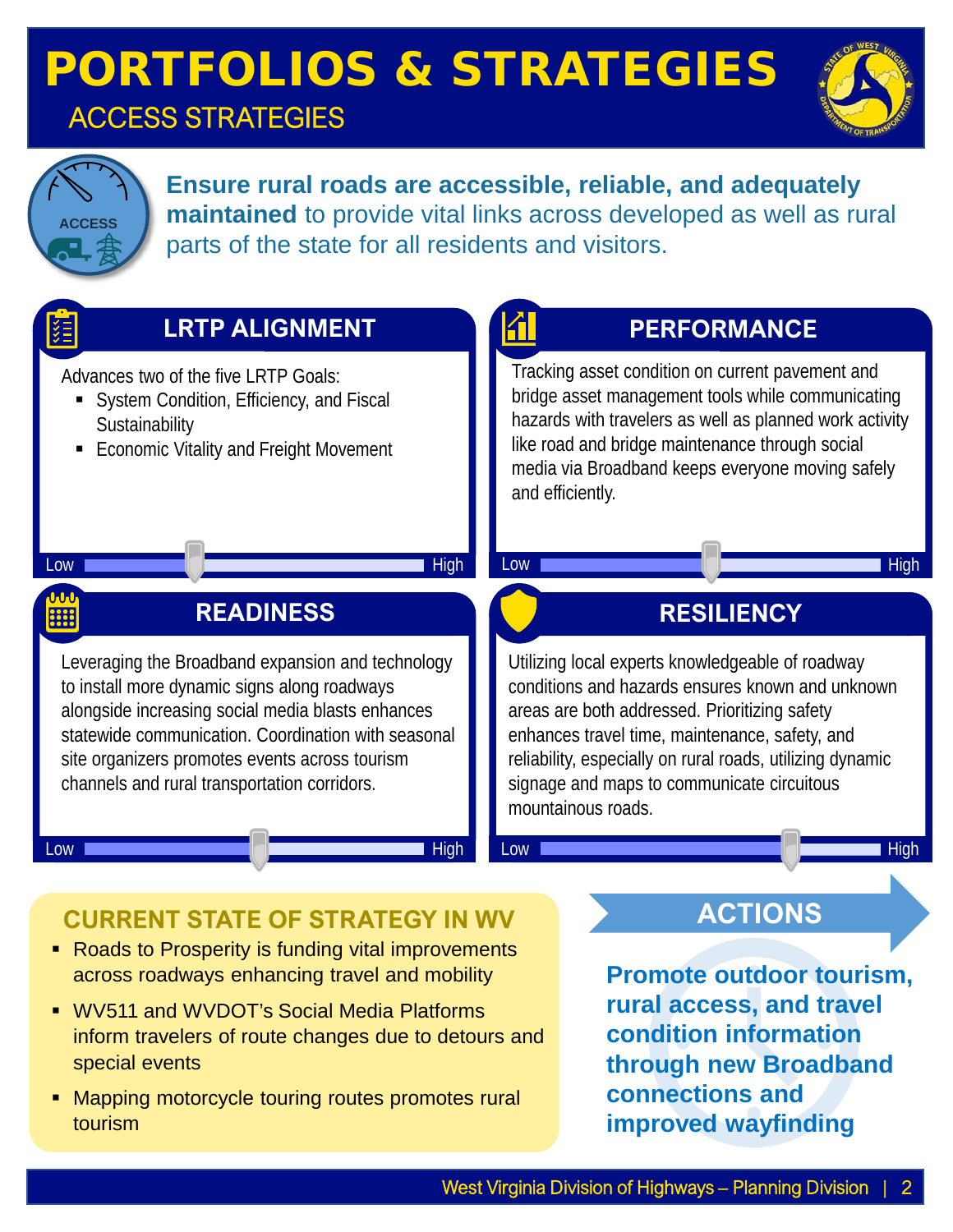### ACCESS STRATEGIES





**Provide multimodal, convenient, clear, and approachable transportation connections to West Virginia recreational and heritage sites**, including national and state parks.



• Continued investment in transportation access to natural assets like the New River Gorge, now West Virginia's first National Park

**Promote access to parks and other heritage sites by improving network connectivity (cellular and broadband) and promote unique, tourism focused travel routes**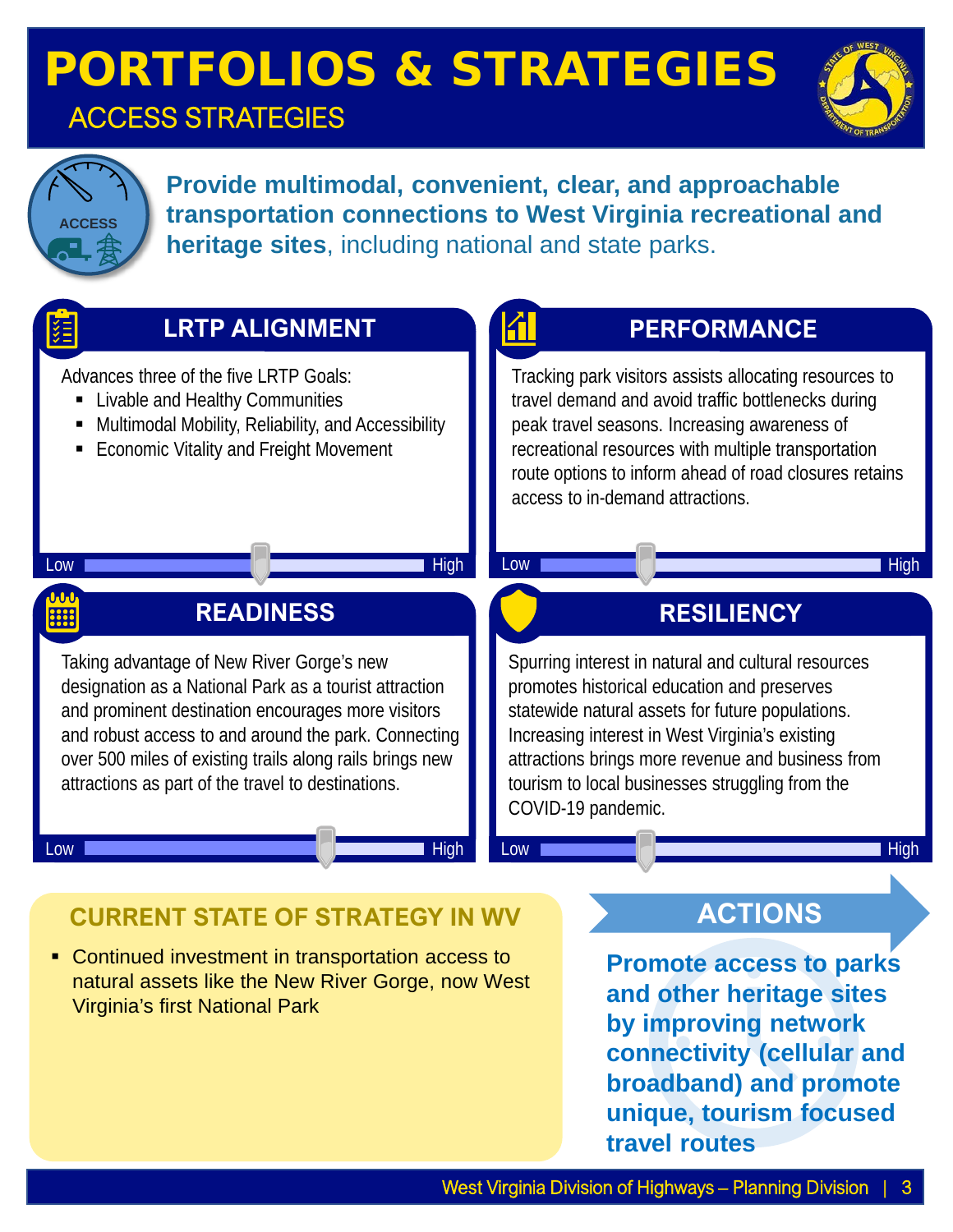### ACCESS STRATEGIES





**Leverage technology to expand education and employment opportunities**, especially in underserved communities, and maintain existing systems enabling continued innovation and remote work.



- Broadband is enhancing employment, schools, and training, improving statewide connectivity and access to ensure the future workforce can reach resources and opportunities
- Strengthening cell phone coverage improves communication and connectivity statewide across industries, businesses, residents, and visitors

**Partnerships with community colleges and universities to expand workforce development opportunities, including in transportation fields**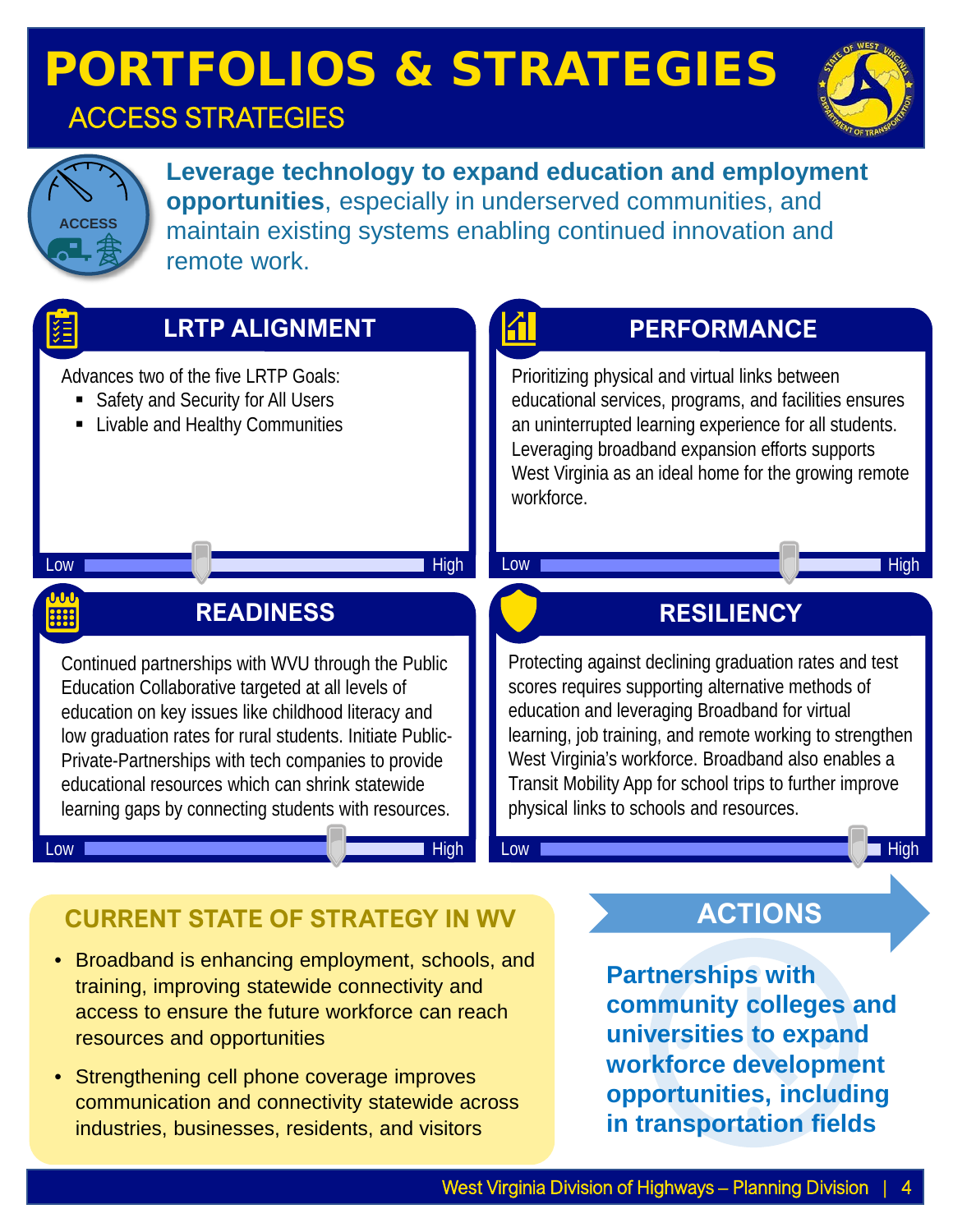### ACCESS STRATEGIES





products

**Guarantee continued access to health programs and services for all citizens** to ensure well-being prevails across rural and underprivileged and urban and well-served communities.



- Transportation to Care physically connects in-need citizens via transport to receive uninterrupted care
- Lowest opioid prescription rate since start of crises, continuing decline since 2006

West Virginia Division of Highways - Planning Division

**to strengthen connection between isolated areas** 

**and health services**